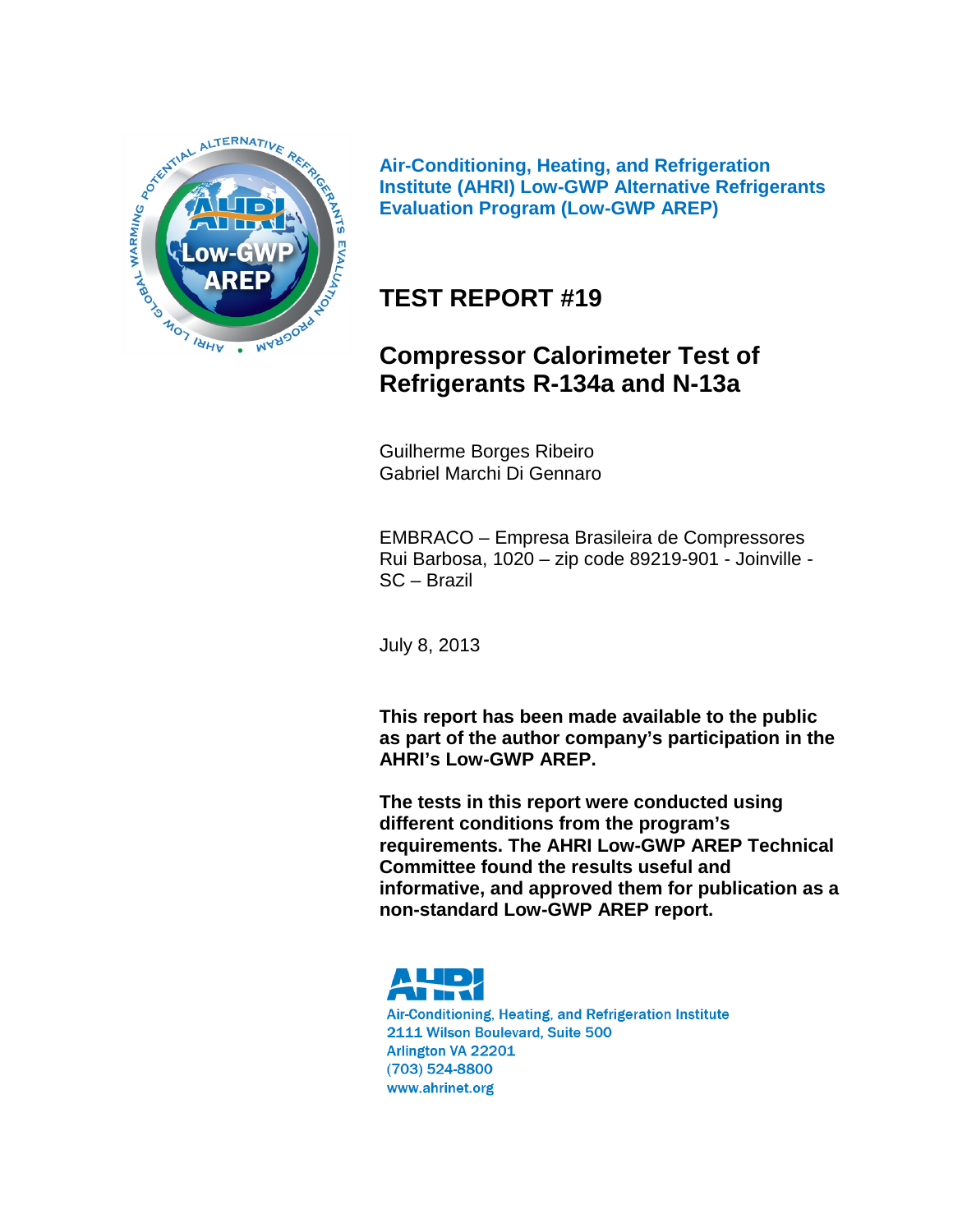List of Tested Refrigerant's Compositions (Mass%)

N-13a R-134a/R-1234yf/R-1234ze(E) (42/18/40)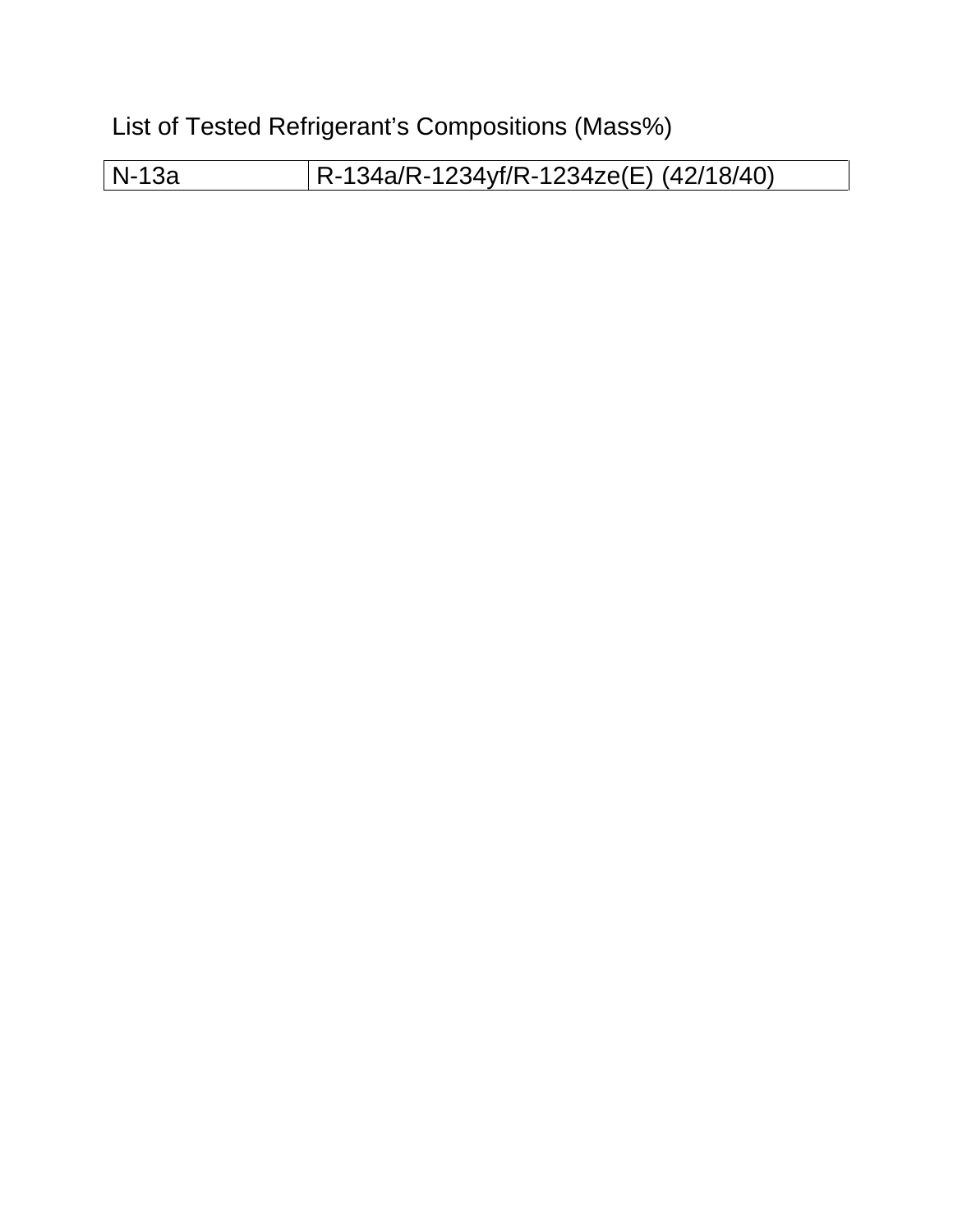#### 1. Introduction

The purpose of this work is to evaluate promising alternative refrigerants with low GWP (Global Warming Potential).

The compressor used for this study consists in a miniaturized compressor manufactured by Embraco. For this report, two refrigerants were chosen, R-134a as baseline refrigerant and N-13a as alternative refrigerant.

Twenty-four tests were performed according to standard ASHRAE 23 during a month. Due to the number of tests and short time, just one level of superheating was applied in this work. Due to calorimeter control restriction, the ambient temperature of 25°C was specified. Because of restrictions of calorimeter components, tests were executed using different conditions than specified by the Low-GWP AREP participant's handbook. The version 7.0 of NIST REFPROP was used for thermodynamic properties computation.

- 2. Details of Test Setup:
	- Description of Test Refrigerant-Lubricant
	- •Baseline Refrigerant

 $- R - 134a$ 

- Alternative Refrigerant
	- $N-13a$
- •Lubricant
	- −No oil.
- b. Description of Compressor

The Microcompressor is a hermetic linear compressor. This compressor is manufactured by Embraco and its compressor label is shown below.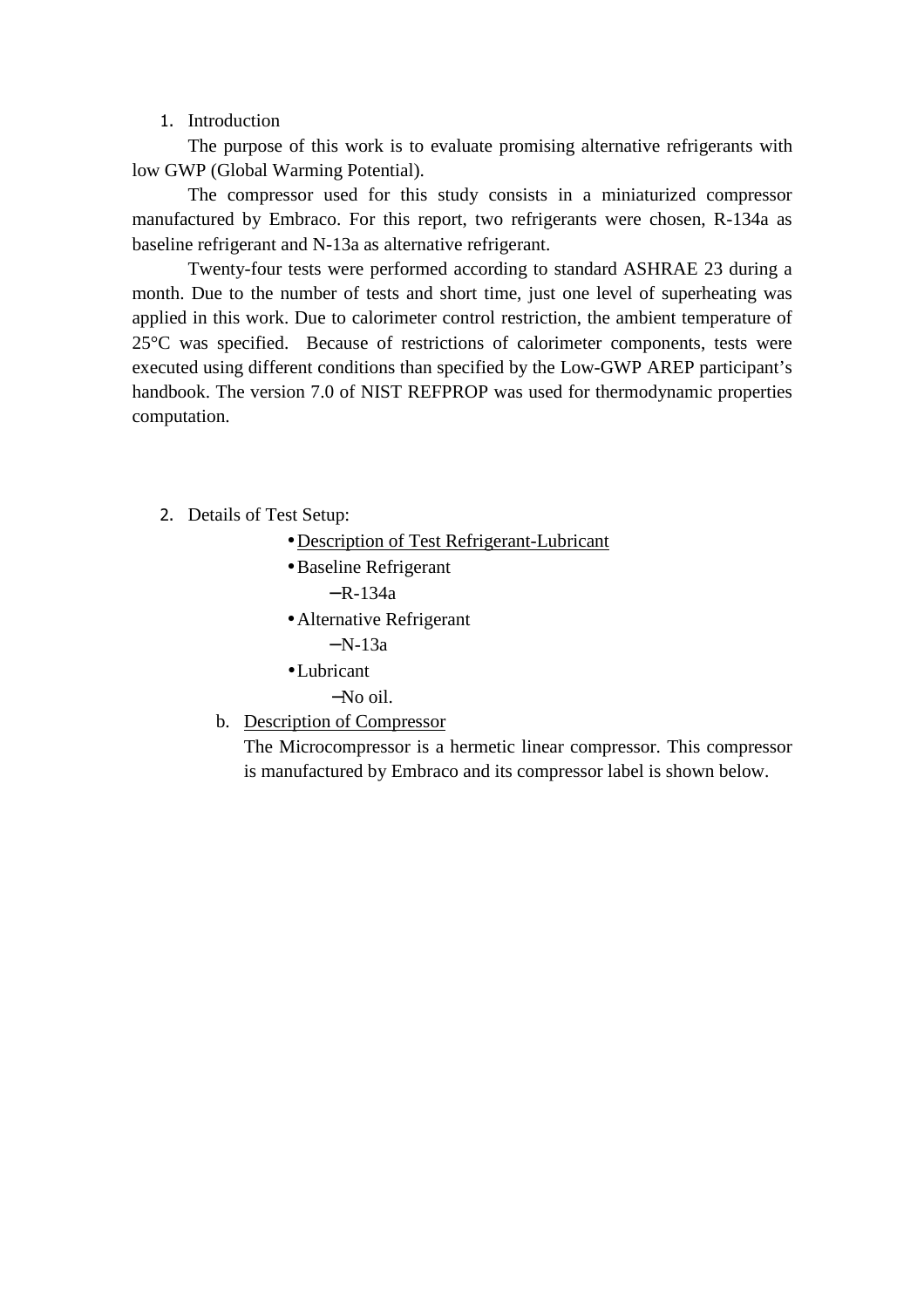

**Figure 1 - Compressor Label** 

Tables 1 presents the test conditions applied for R-134a an N-13a.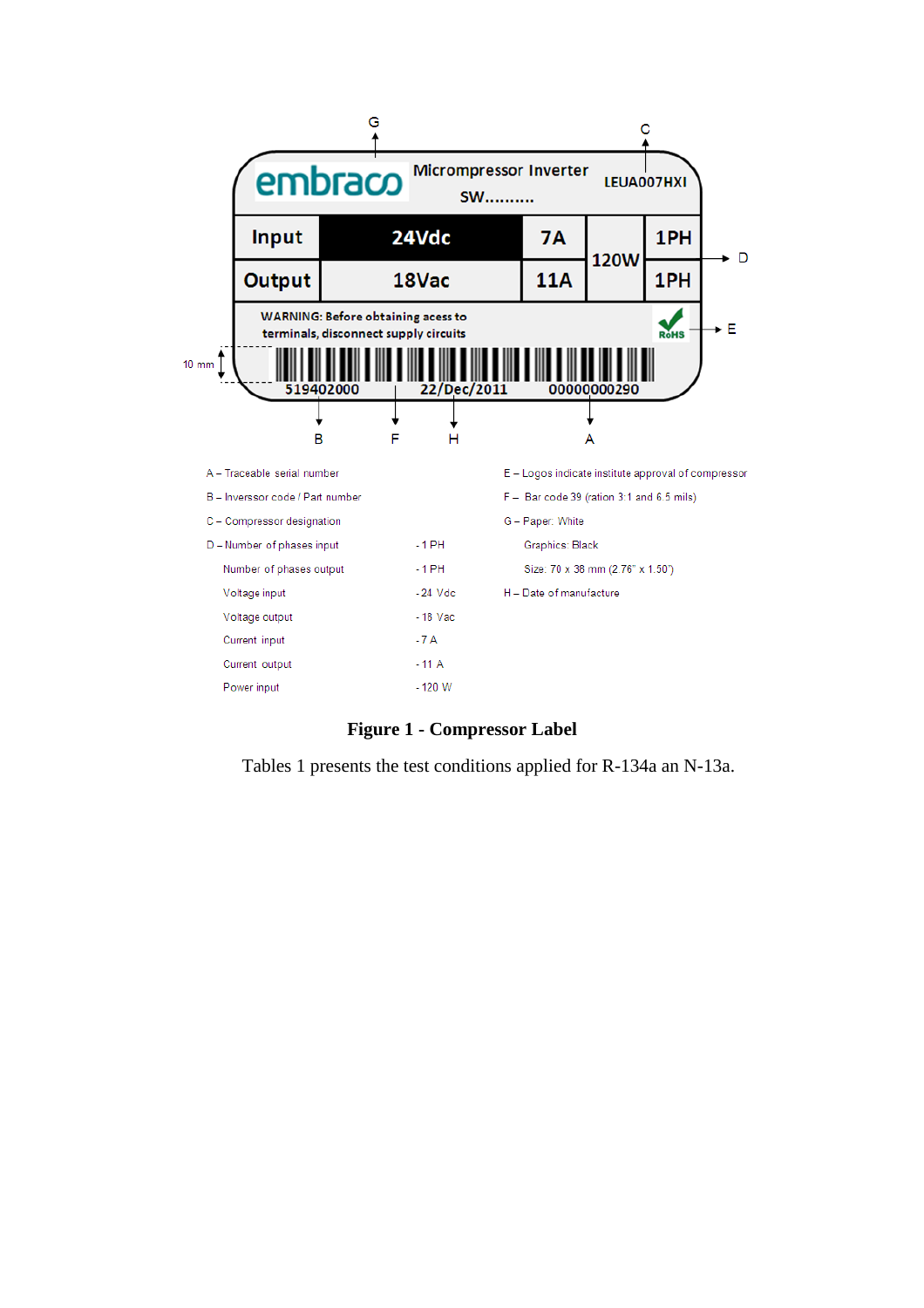| <b>Baseline Refrigerant</b> | Suction<br>Pressure<br>[bar] | Suction<br>Saturation<br>Temperature<br>[°C] | Discharge<br>Pressure<br>[bar] | Discharge<br>Saturation<br>Temperature<br>[°C] | Applicable<br>Superheating<br>[°C] | Suction<br>Temperature<br>$T_{\rm sup}$ - $T_{\rm evap}$<br>[°C] | Ambient<br>Temperature<br>[°C] |
|-----------------------------|------------------------------|----------------------------------------------|--------------------------------|------------------------------------------------|------------------------------------|------------------------------------------------------------------|--------------------------------|
|                             | 3,260                        | 3                                            | 6,654                          | 25                                             | 22,2                               | 25,2                                                             | 25                             |
|                             | 3,260                        | $\overline{3}$                               | 8,870                          | 35                                             | 22,2                               | 25,2                                                             | 25                             |
|                             | 3,260                        | $\overline{3}$                               | 11,599                         | 45                                             | 22,2                               | 25,2                                                             | 25                             |
|                             | 3,260                        | $\overline{3}$                               | 14,915                         | 55                                             | 22,2                               | 25,2                                                             | 25                             |
|                             | 3,497                        | $\overline{5}$                               | 6,654                          | 25                                             | 22,2                               | 27,2                                                             | 25                             |
|                             | 3,497                        | $\overline{5}$                               | 8,870                          | 35                                             | 22,2                               | 27,2                                                             | 25                             |
|                             | 3,497                        | $\overline{5}$                               | 11,599                         | 45                                             | 22,2                               | 27,2                                                             | 25                             |
| R-134a                      | 3,497                        | 5                                            | 14,915                         | 55                                             | 22,2                               | 27,2                                                             | 25                             |
|                             | 4,146                        | 10                                           | 6,654                          | 25                                             | 22,2                               | 32,2                                                             | 25                             |
|                             | 4,146                        | 10                                           | 8,870                          | 35                                             | 22,2                               | 32,2                                                             | 25                             |
|                             | 4,146                        | 10                                           | 11,599                         | 45                                             | 22,2                               | 32,2                                                             | 25                             |
|                             | 4,146                        | 10                                           | 14,915                         | 55                                             | 22,2                               | 32,2                                                             | 25                             |
|                             | 3,171                        | 3                                            | 6,389                          | 25                                             | 22,2                               | 25,2                                                             | 25                             |
| Alternative Refrigerant     | 3,171                        | $\overline{3}$                               | 8,476                          | 35                                             | 22,2                               | 25,2                                                             | 25                             |
|                             | 3,171                        | $\overline{3}$                               | 11,036                         | 45                                             | 22,2                               | 25,2                                                             | 25                             |
|                             | 3,171                        | $\overline{3}$                               | 14,136                         | 55                                             | 22,2                               | 25,2                                                             | 25                             |
|                             | 3,397                        | $\overline{5}$                               | 6,389                          | 25                                             | 22,2                               | 27,2                                                             | 25                             |
|                             | 3,397                        | $\overline{5}$                               | 8,476                          | 35                                             | 22,2                               | 27,2                                                             | 25                             |
|                             | 3,397                        | 5                                            | 11,036                         | 45                                             | 22,2                               | 27,2                                                             | 25                             |
|                             | 3,397                        | 5                                            | 14,136                         | 55                                             | 22,2                               | 27,2                                                             | 25                             |
| $\overline{1}$              | 4,015                        | 10                                           | 6,389                          | 25                                             | 22,2                               | 32,2                                                             | 25                             |
|                             | 4,015                        | 10                                           | 8,476                          | 35                                             | 22,2                               | 32,2                                                             | 25                             |
| $N-13a$                     | 4,015                        | 10                                           | 11,036                         | 45                                             | 22,2                               | 32,2                                                             | 25                             |
|                             | 4,015                        | 10                                           | 14,136                         | 55                                             | 22,2                               | 32,2                                                             | 25                             |

**Table 1- Operating conditions with the tested refrigerants**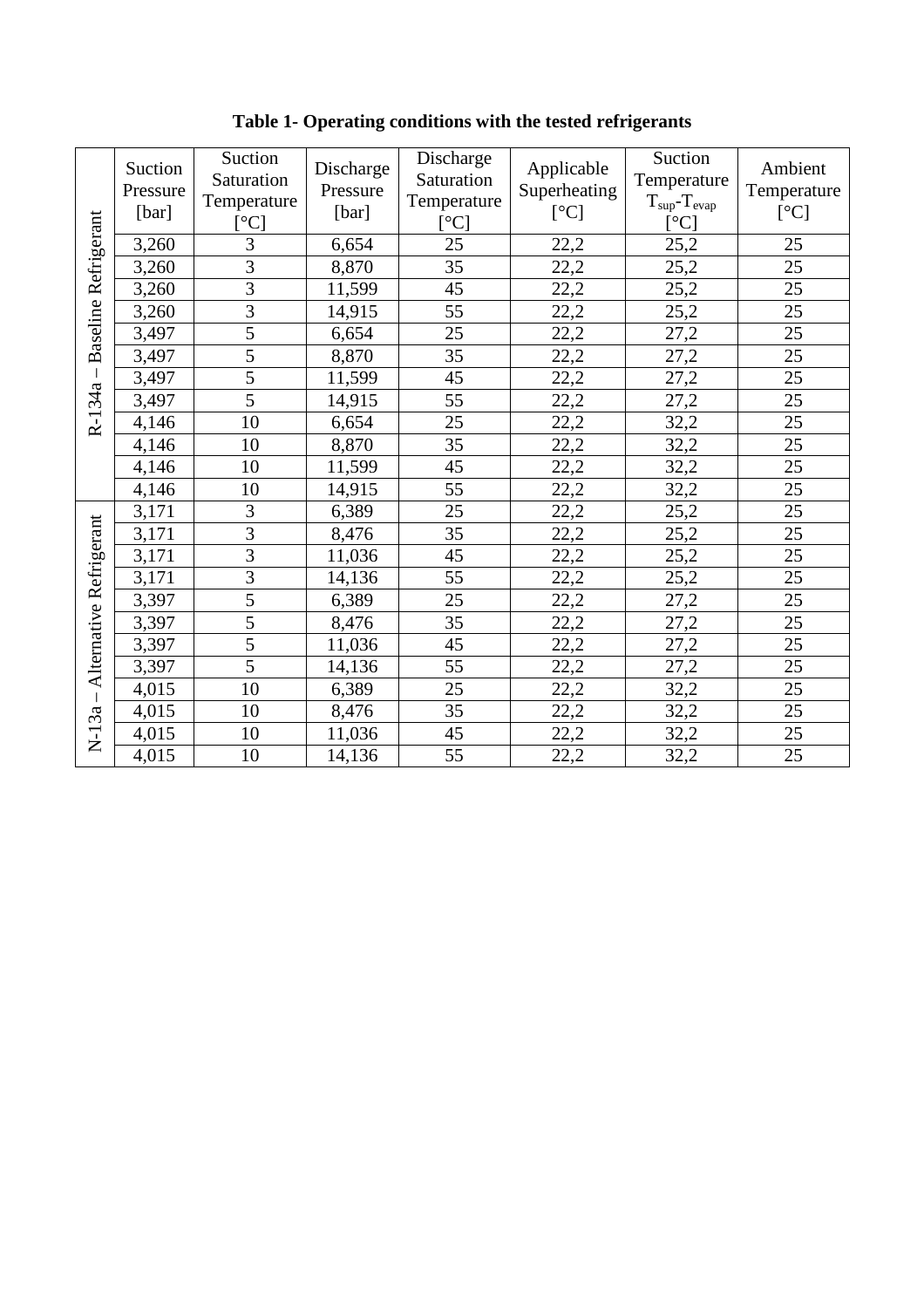#### c. Description and Size of Test Loop

The figure below shows a schematic drawing of the calorimeter and its main components.



**Figure 2 - Calorimeter test apparatus** 

Pressure and temperature are measured by absolute pressure transducers and resistance temperature detectors (PT100), respectively. Both expansion valves were used to control the compressor inlet and outlet pressure, whereas the electric heaters were used to guarantee that only fluid at the superheated state entered at the mass flow meter and the compressor. A pressure-enthalpy diagram is shown in the Figure 3. It is important to mention that a heat loss along the apparatus tubing is presented from the point 5 to 6 on the pressure-enthalpy diagram.



**Figure 3 – Pressure x Enthalpy diagram**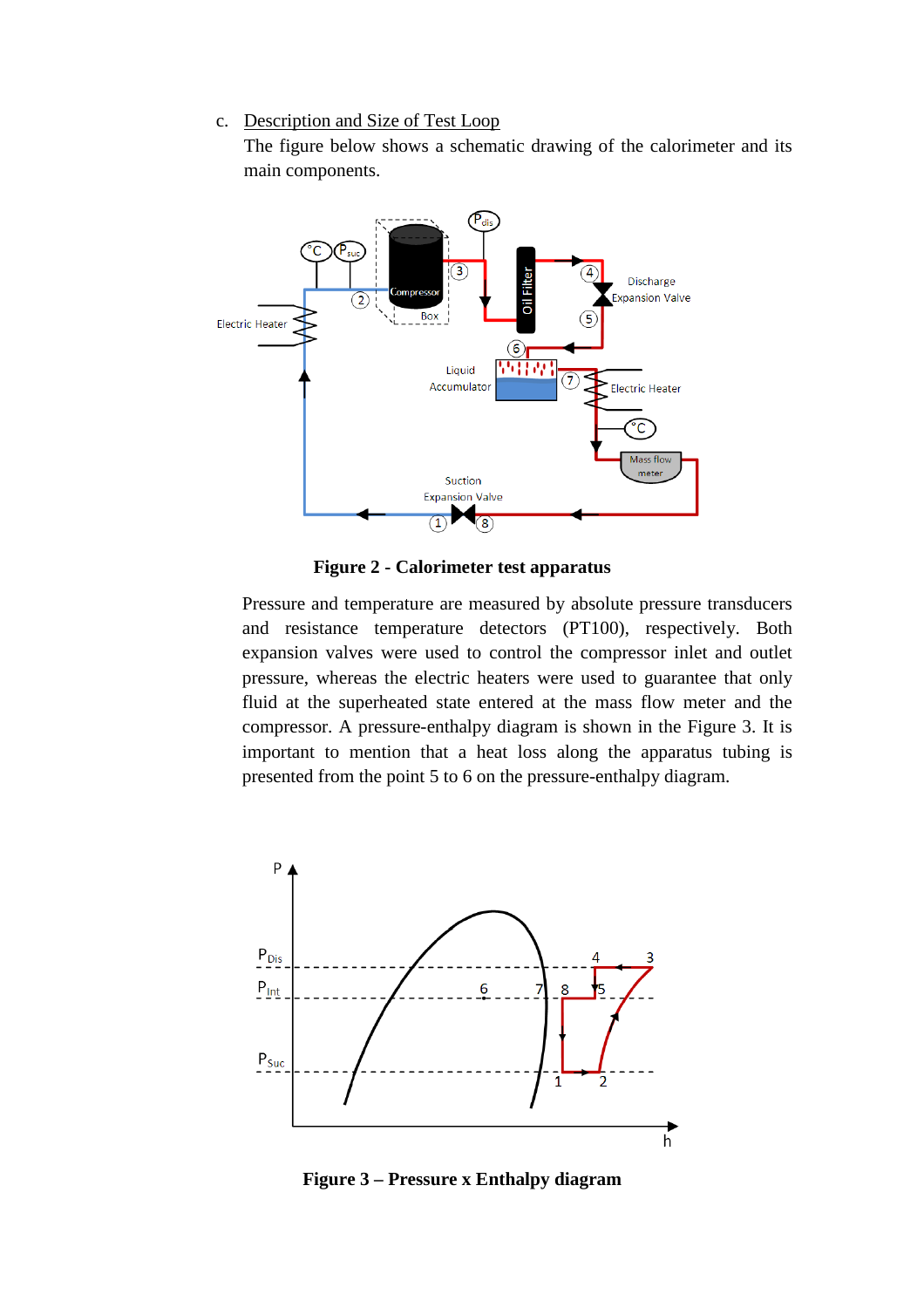

The air temperature inside the box was controlled by an electric heater and an embedded refrigerating system, as shown in the Figure 4.

**Figure 4 - Compressor Box** 



**Figure 5 – Calorimeter**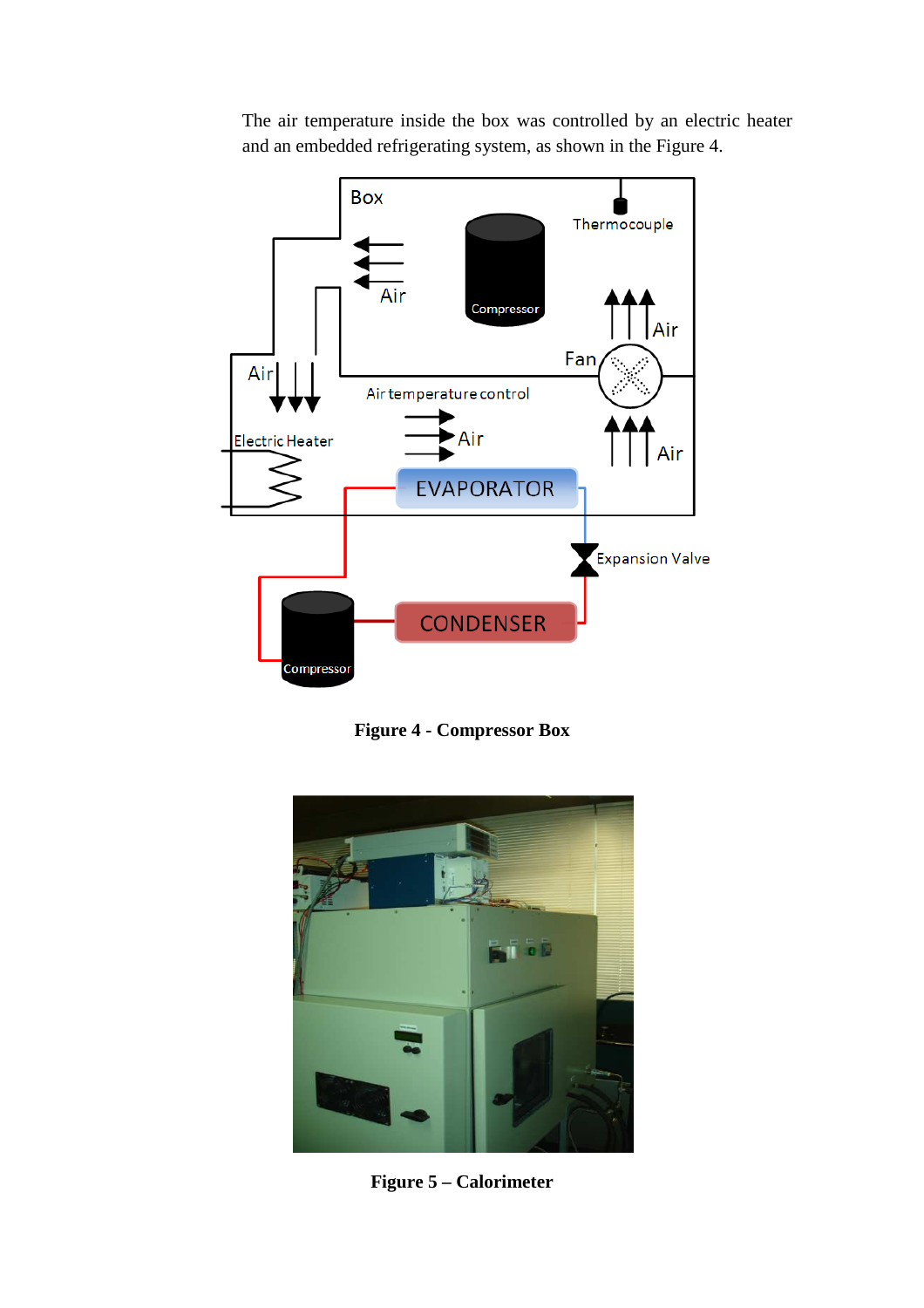

**Figure 6 – Calorimeter** 



**Figure 7 - Calorimeter and the microcompressor** 

The measurement instruments used in the calorimeter facility are listed in Table 2, with the associated accuracy.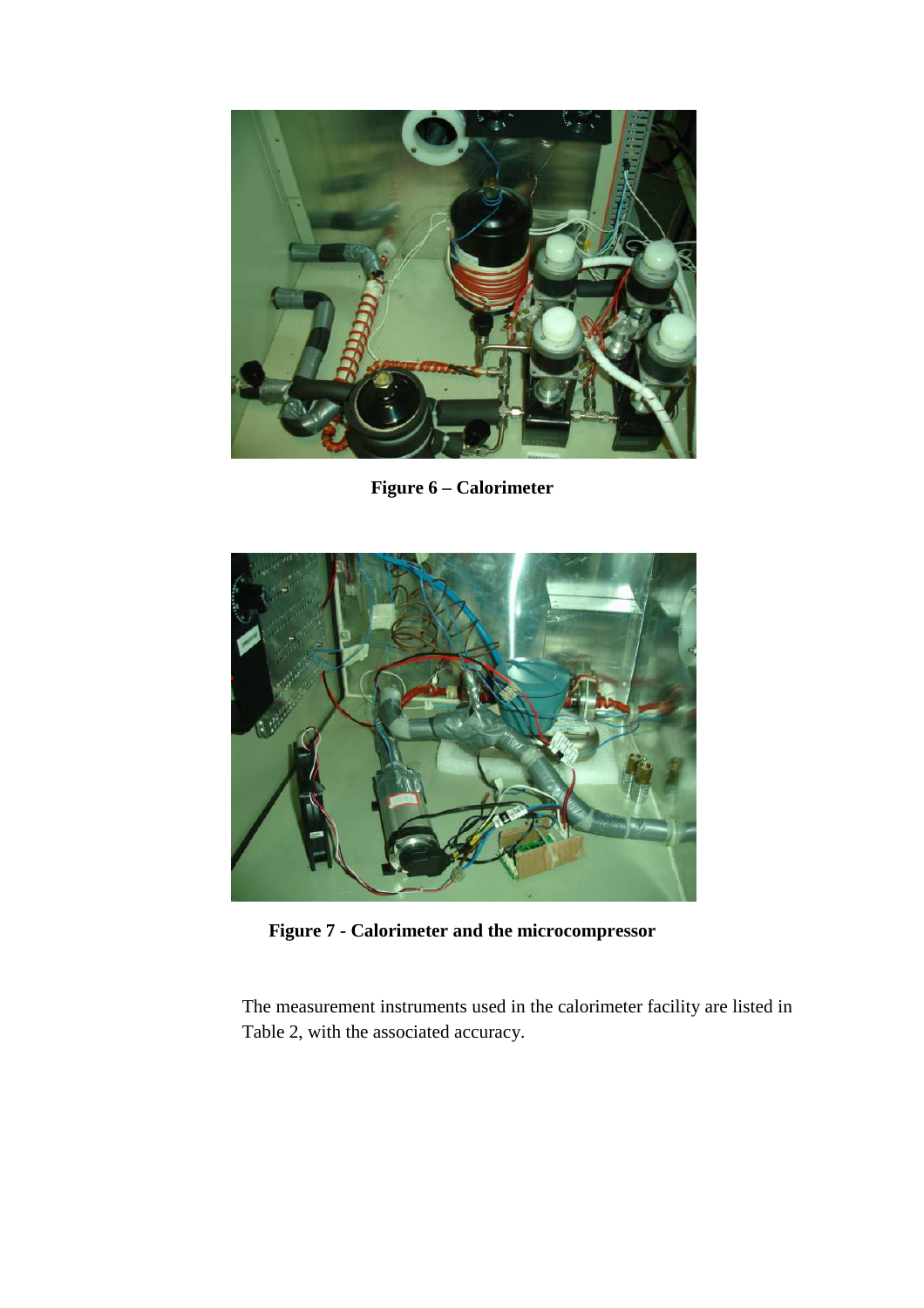| Type                               | Model                     | Accuracy                                 |
|------------------------------------|---------------------------|------------------------------------------|
| Mass Flow meter                    | Micro Motion $-2700$      | $\pm 0.35\%$ of flow rate                |
| Power transducer                   | Yokogawa $-2385A$         | $\pm 0.2\%$ of range                     |
| <b>Suction Pressure Transducer</b> | Wika - P10 0-10 bar       | $\pm 0.05\%$ of full scale               |
| Discharge Pressure Transducer      | Wika – P10 1-39 bar       | $\pm 0.05\%$ of full scale               |
|                                    |                           | $\pm (0.15 + 0.002 \times T)$ where T is |
| <b>PT100</b>                       |                           | the measured temperature.                |
|                                    |                           | $E_{max} = \pm 0.45$ °C                  |
| Data acquisition                   | National Instruments SCXI | $\pm 0.05\%$                             |
|                                    | 1000 / SCXI1102 / SCXI    |                                          |
|                                    | 1303                      |                                          |

# **Table 2 - Instrumentation and catalog accuracy**

## 3. Results

The comparison results discussed in this topic are tabulated in Appendix A. All results presented are raw test data, except for tables 6, 7 and 8.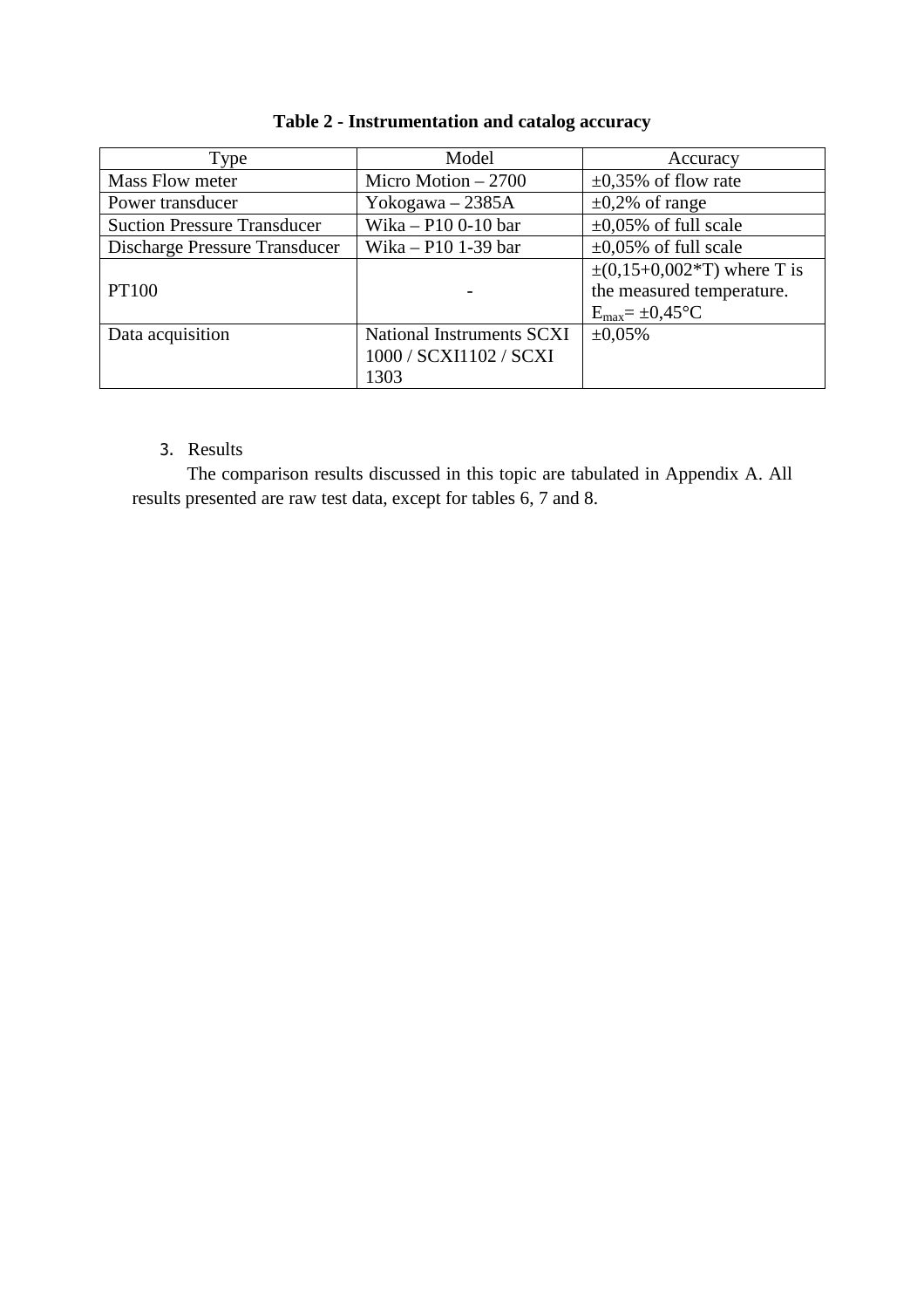## Appendix A

#### Tabular Data

The uncertainties calculated for table 3 and 4, were obtained according with the equations presented below:

$$
u(E_{max})=\frac{E_{max}}{\sqrt{3}}
$$

$$
\boldsymbol{U} = \pm \boldsymbol{u}(E_{max}) \times \boldsymbol{t}
$$

Where:

 $E_{max}$ : Maximum error

 $\bm{u}(\bm{E}_{\bm{max}})$  : Standard uncertainty relative for maximum error

 $U: Expanded$  uncertainty

 $t: Student's coefficient for 95,45\% of probability and$ 

infinite degrees of liberty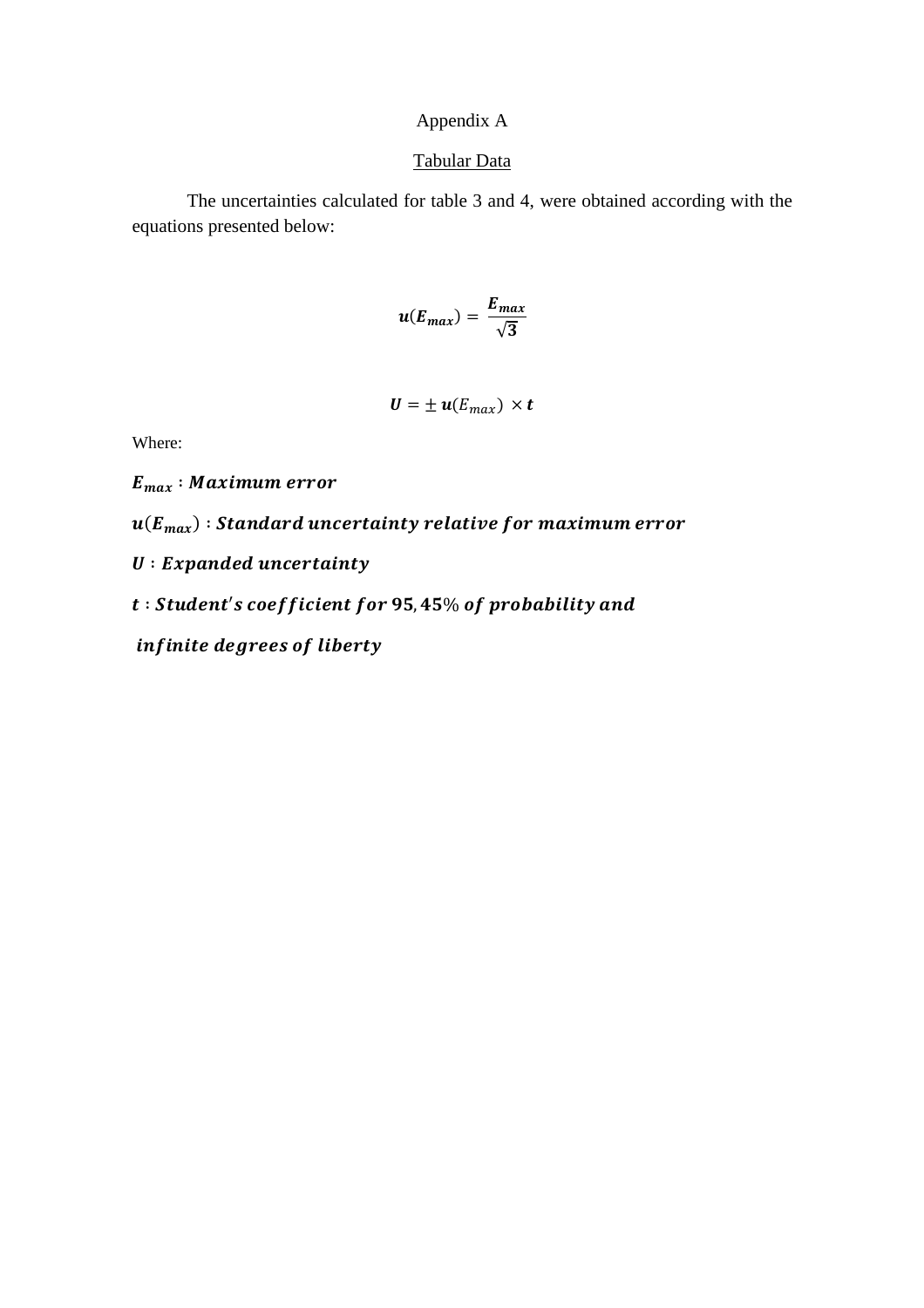|                                                              |                                       |                      |                      |                       |                      | R-134a               |                      |                       |                       |                      |                      |                       |                       |
|--------------------------------------------------------------|---------------------------------------|----------------------|----------------------|-----------------------|----------------------|----------------------|----------------------|-----------------------|-----------------------|----------------------|----------------------|-----------------------|-----------------------|
| <b>Points</b><br><b>Evaluated</b>                            | <b>UNIT</b>                           | $\mathbf{1}$         | $\overline{c}$       | 3                     | $\overline{4}$       | 5                    | 6                    | $\overline{7}$        | 8                     | 9                    | 10                   | 11                    | 12                    |
| Evaporating<br>Temperature                                   | $\circ$ F<br>$(^{\circ}C)$            | 37<br>(3)            | 37<br>(3)            | 37<br>(3)             | 37<br>(3)            | 41<br>(5)            | 41<br>(5)            | 41<br>(5)             | 41<br>(5)             | 50<br>(10)           | 50<br>(10)           | 50<br>(10)            | 50<br>(10)            |
| Condensing<br>Temperature                                    | $\rm ^{\circ}F$<br>$(^{\circ}C)$      | 77<br>(25)           | 95<br>(35)           | 113<br>(45)           | 131<br>(55)          | 77<br>(25)           | 95<br>(35)           | 113<br>(45)           | 131<br>(55)           | 77<br>(25)           | 95<br>(35)           | 113<br>(45)           | 131<br>(55)           |
| Discharge<br>Temperature                                     | $\mathrm{^{\circ}F}$<br>$(^{\circ}C)$ | 132<br>(55,6)        | 132<br>(55,6)        | 141<br>(60,6)         | 141<br>(60,6)        | 132<br>(55,6)        | 132<br>(55,6)        | 141<br>(60,6)         | 141<br>(60,6)         | 132<br>(55,6)        | 132<br>(55,6)        | 141<br>(60,6)         | 141<br>(60,6)         |
| Applicable<br>Superheating                                   | $\circ$ F<br>$(^{\circ}C)$            | 40<br>(22,2)         | 40<br>(22,2)         | 40<br>(22,2)          | 40<br>(22,2)         | 40<br>(22,2)         | 40<br>(22,2)         | 40<br>(22,2)          | 40<br>(22,2)          | 40<br>(22,2)         | 40<br>(22,2)         | 40<br>(22,2)          | 40<br>(22,2)          |
| Applicable<br>Subcooling                                     | $\mathrm{^{\circ}F}$<br>$(^{\circ}C)$ | 10<br>(5)            | 10<br>(5)            | 10<br>(5)             | 10<br>(5)            | 10<br>(5)            | 10<br>(5)            | 10<br>(5)             | 10<br>(5)             | 10<br>(5)            | 10<br>(5)            | 10<br>(5)             | 10<br>(5)             |
| Compressor<br>Capacity                                       | Btu/h<br>(W)                          | 624<br>(183)         | 534<br>(156)         | 385<br>(113)          | 292<br>(86)          | 698<br>(205)         | 599<br>(176)         | 443<br>(130)          | 331<br>(97)           | 906<br>(265)         | 768<br>(225)         | 614<br>(180)          | 446<br>(131)          |
| Refrigerant<br>mass<br>flow rate                             | kg/h<br>(lbm/<br>h)                   | 3,42<br>(7,5)        | 3,15<br>(6,9)        | 2,48<br>(5,5)         | 2,07<br>(4,6)        | 3,79<br>(8,4)        | 3,51<br>(7,7)        | 2,83<br>(6,2)         | 2,32<br>(5,1)         | 4,84<br>(10.7)       | 4,42<br>(9,7)        | 3,84<br>(8,5)         | 3,07<br>(6,8)         |
| Mass flow<br>rate<br>uncertainty                             | $\%$<br>kg/h                          | $\pm 0.35$           | $\pm 0.35$           | $\pm 0.35$            | $\pm 0.35$           | $\pm 0.35$           | $\pm 0.35$           | $\pm 0,35$            | $\pm 0.35$            | $\pm 0.35$           | $\pm 0.35$           | $\pm 0.35$            | $\pm 0,35$            |
| Current                                                      | A                                     | 1,83                 | 2,20                 | 2,38                  | 2,50                 | 1,82                 | 2,36                 | 2,46                  | 2,64                  | 1,94                 | 2,50                 | 2,95                  | 3,01                  |
| Current<br>uncertainty                                       | A                                     | $\pm 0.05$           | $\pm 0.05$           | $\pm 0.05$            | $\pm 0.05$           | $\pm 0.05$           | $\pm 0.05$           | $\pm 0.05$            | $\pm 0.05$            | $\pm 0.05$           | $\pm 0.05$           | $\pm 0.05$            | $\pm 0.05$            |
| Power Input                                                  | W                                     | 44,1                 | 52,2                 | 55,1                  | 59,1                 | 43,1                 | 54,2                 | 57,4                  | 62,3                  | 46,4                 | 58,1                 | 67,1                  | 70,0                  |
| Power Input<br>uncertainty                                   | W                                     | $\pm 1,2$            | $\pm 1,2$            | $\pm 1,2$             | $\pm 1,2$            | $\pm 1,2$            | $\pm 1,2$            | $\pm 1,2$             | $\pm 1,2$             | $\pm 1.2$            | $\pm 1,2$            | $\pm 1,2$             | $\pm 1,2$             |
| EER                                                          | Btu/h/<br>W                           | 14,17                | 10,23                | 6,98                  | 4,95                 | 16,19                | 11,06                | 7,71                  | 5,30                  | 19,53                | 13,22                | 9,15                  | 6,38                  |
| COP                                                          | $\mathbf{W}/\mathbf{W}$               | 4,15                 | 3,00                 | 2,04                  | 1,45                 | 4,74                 | 3,24                 | 2,26                  | 1,55                  | 5,72                 | 3,87                 | 2,68                  | 1,87                  |
| $\text{COP}_\text{N-13a}\!/$<br>$\text{COP}_{\text{R-134a}}$ | $\overline{\phantom{a}}$              | 0,98                 | 0,94                 | 0,97                  | 0,81                 | 0,9                  | 0,94                 | 0,93                  | 0,95                  | 0,98                 | 0,97                 | 0,95                  | 0,96                  |
| Suction<br>Pressure                                          | bar                                   | $3,260 \pm$<br>0,006 | $3,260 \pm$<br>0,006 | $3,260 \pm$<br>0,006  | $3,260 \pm$<br>0,006 | $3,497 \pm$<br>0,006 | $3,497 \pm$<br>0,006 | $3,497 \pm$<br>0,006  | $3,497 \pm$<br>0,006  | $4,146 \pm$<br>0,006 | $4,146 \pm$<br>0,006 | $4,146 \pm$<br>0,006  | $4,146\pm$<br>0,006   |
| Discharge<br>Pressure                                        | bar                                   | $6,654\pm$<br>0,023  | $8,870\pm$<br>0,023  | 11,599<br>$\pm 0,023$ | 14,915<br>±0,023     | $6,654\pm$<br>0,023  | $8,870\pm$<br>0,023  | 11,599<br>$\pm 0,023$ | 14,915<br>$\pm 0,023$ | $6,654\pm$<br>0,023  | $8,870 \pm$<br>0,023 | 11,599<br>$\pm 0,023$ | 14,915<br>$\pm 0,023$ |

## **Table 3 - Performance data in tabular form within defined accuracies and ranges of operation**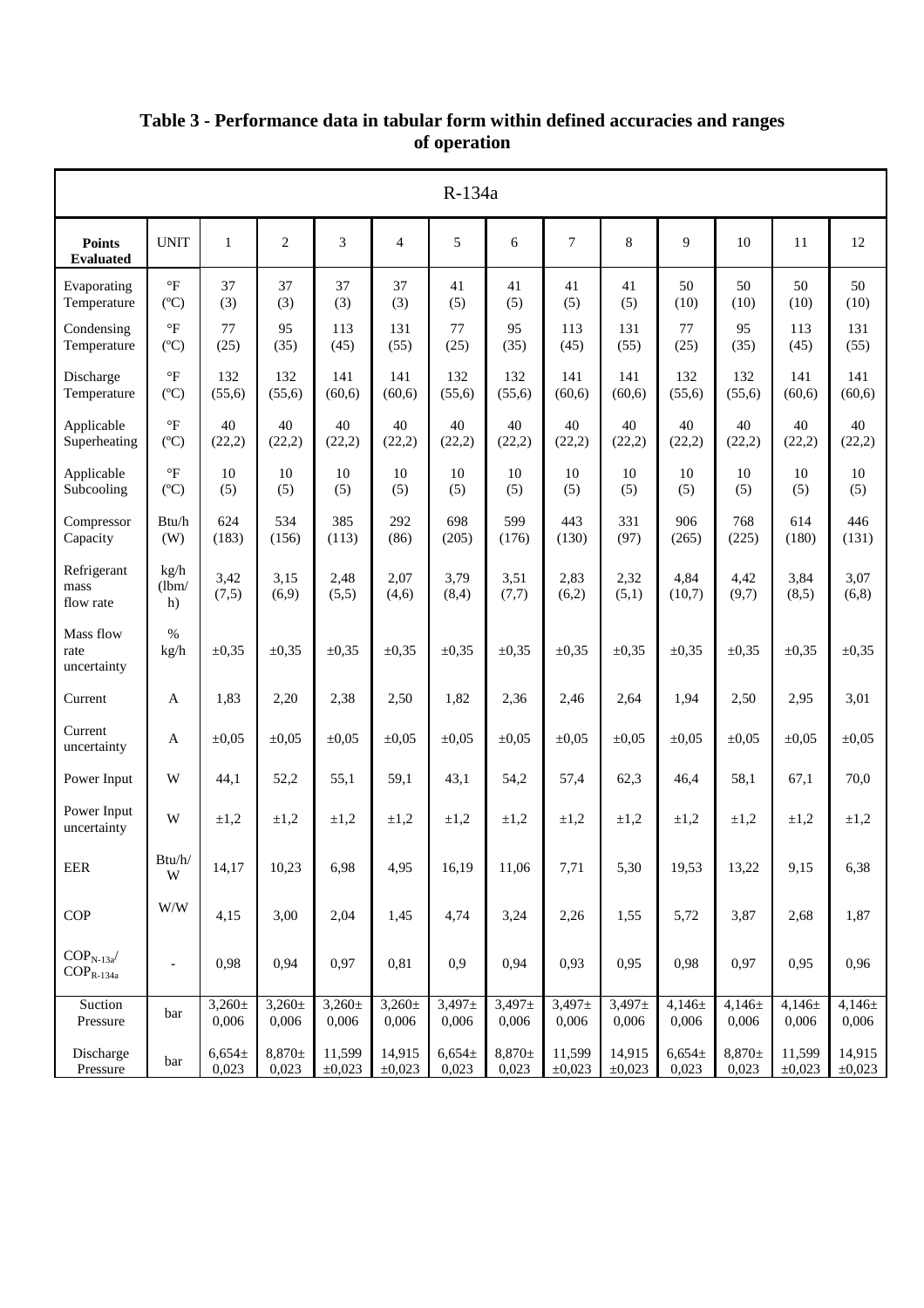|                                            |                                       |                      |                      |                      |                      | $N-13a$             |                      |                      |                     |                      |                      |                       |                      |
|--------------------------------------------|---------------------------------------|----------------------|----------------------|----------------------|----------------------|---------------------|----------------------|----------------------|---------------------|----------------------|----------------------|-----------------------|----------------------|
| <b>Points</b><br><b>Evaluated</b>          | <b>UNIT</b>                           | $\mathbf{1}$         | $\overline{c}$       | 3                    | $\overline{4}$       | 5                   | 6                    | $\overline{7}$       | 8                   | $\mathbf Q$          | 10                   | 11                    | 12                   |
| Evaporating<br>Temperature                 | $\circ$ F<br>$(^{\circ}C)$            | 37<br>(3)            | 37<br>(3)            | 37<br>(3)            | 37<br>(3)            | 41<br>(5)           | 41<br>(5)            | 41<br>(5)            | 41<br>(5)           | 50<br>(10)           | 50<br>(10)           | 50<br>(10)            | 50<br>(10)           |
| Condensing<br>Temperature                  | $\mathrm{^{\circ}F}$<br>$(^{\circ}C)$ | 77<br>(25)           | 95<br>(35)           | 113<br>(45)          | 131<br>(55)          | 77<br>(25)          | 95<br>(35)           | 113<br>(45)          | 131<br>(55)         | 77<br>(25)           | 95<br>(35)           | 113<br>(45)           | 131<br>(55)          |
| Discharge<br>Temperature                   | $\mathrm{^{\circ}F}$<br>$(^{\circ}C)$ | 132<br>(55,6)        | 132<br>(55,6)        | 141<br>(60,6)        | 141<br>(60,6)        | 132<br>(55,6)       | 132<br>(55,6)        | 141<br>(60,6)        | 141<br>(60,6)       | 132<br>(55,6)        | 132<br>(55,6)        | 141<br>(60,6)         | 141<br>(60,6)        |
| Applicable<br>Superheating                 | $\rm ^{\circ}F$<br>$(^{\circ}C)$      | 40<br>(22,2)         | 40<br>(22,2)         | 40<br>(22,2)         | 40<br>(22,2)         | 40<br>(22,2)        | 40<br>(22,2)         | 40<br>(22,2)         | 40<br>(22,2)        | 40<br>(22,2)         | 40<br>(22,2)         | 40<br>(22,2)          | 40<br>(22,2)         |
| Applicable<br>Subcooling                   | $\mathrm{^{\circ}F}$<br>$(^{\circ}C)$ | 10<br>(5)            | 10<br>(5)            | 10<br>(5)            | 10<br>(5)            | 10<br>(5)           | 10<br>(5)            | 10<br>(5)            | 10<br>(5)           | 10<br>(5)            | 10<br>(5)            | 10<br>(5)             | 10<br>(5)            |
| Compressor<br>Capacity                     | Btu/h<br>(W)                          | 638<br>(187)         | 513<br>(150)         | 381<br>(112)         | 241<br>(71)          | 693<br>(203)        | 569<br>(167)         | 428<br>(125)         | 306<br>(90)         | 871<br>(255)         | 744<br>(218)         | 581<br>(170)          | 430<br>(126)         |
| Refrigerant<br>mass<br>flow rate           | kg/h<br>(lbm/<br>h)                   | 3,77<br>(8,3)        | 3,29<br>(7,2)        | 2,68<br>(5,9)        | 1,87<br>(4,1)        | 4,06<br>(9,0)       | 3,62<br>(8,0)        | 2,98<br>(6,6)        | 2,35<br>(5,2)       | 5,01<br>(11,0)       | 4,63<br>(10,2)       | 3,96<br>(8,7)         | 3,22<br>(7,1)        |
| Mass flow<br>rate<br>uncertainty           | $\%$<br>kg/h                          | $\pm 0.35$           | $\pm 0.35$           | $\pm 0.35$           | $\pm 0.35$           | $\pm 0.35$          | $\pm 0.35$           | $\pm 0.35$           | $\pm 0,35$          | $\pm 0,35$           | $\pm 0.35$           | $\pm 0,35$            | $\pm 0,35$           |
| Current                                    | A                                     | 1,92                 | 2,25                 | 2,39                 | 2,52                 | 1,98                | 2,32                 | 2,50                 | 2,54                | 1,93                 | 2,45                 | 2,80                  | 2,97                 |
| Current<br>uncertainty                     | A                                     | $\pm 0.05$           | $\pm 0.05$           | $\pm 0.05$           | $\pm 0.05$           | $\pm 0.05$          | $\pm 0.05$           | $\pm 0.05$           | $\pm 0.05$          | $\pm 0.05$           | $\pm 0.05$           | $\pm 0.05$            | $\pm 0.05$           |
| Power Input                                | W                                     | 45,9                 | 53,5                 | 56,5                 | 60,1                 | 47,5                | 54,8                 | 59,6                 | 60,8                | 45,4                 | 58,0                 | 66,8                  | 70,6                 |
| Power Input<br>uncertainty                 | W                                     | $\pm 1.2$            | $\pm 1.2$            | $\pm 1,2$            | $\pm 1.2$            | $\pm 1,2$           | $\pm 1,2$            | $\pm 1.2$            | $\pm 1.2$           | $\pm 1.2$            | $\pm 1,2$            | $\pm 1.2$             | $\pm 1,2$            |
| EER                                        | Btu/h/<br>W                           | 13,91                | 9,59                 | 6,75                 | 4,00                 | 14,61               | 10,38                | 7,17                 | 5,03                | 19,18                | 12,83                | 8,70                  | 6,09                 |
| COP                                        | $\mathbf{W}/\mathbf{W}$               | 4,08                 | 2,81                 | 1,98                 | 1,17                 | 4,28                | 3,04                 | 2,10                 | 1,48                | 5,62                 | 3,76                 | 2,55                  | 1,78                 |
| $COPN-13a$<br>$\text{COP}_{\text{R-134a}}$ | $\overline{\phantom{a}}$              | 0,98                 | 0,94                 | 0,97                 | 0,81                 | 0,90                | 0,94                 | 0,93                 | 0,95                | 0,98                 | 0,97                 | 0,95                  | 0,96                 |
| Suction<br>Pressure                        | bar                                   | $3,171 \pm$<br>0,006 | $3,171 \pm$<br>0,006 | $3,171 \pm$<br>0,006 | $3,171 \pm$<br>0,006 | $3,397\pm$<br>0,006 | $3,397\pm$<br>0,006  | $3,397 \pm$<br>0,006 | $3,397\pm$<br>0,006 | $4,015 \pm$<br>0,006 | $4,015 \pm$<br>0,006 | $4,015 \pm$<br>0,006  | $4,015 \pm$<br>0,006 |
| Discharge<br>Pressure                      | bar                                   | $6,389\pm$<br>0,023  | 8,476±<br>0,023      | 11,036<br>±0,023     | 14,136<br>±0,139     | $6,389\pm$<br>0,023 | $8,476 \pm$<br>0,023 | 11,036<br>±0,023     | 14,136<br>±0,139    | $6,389\pm$<br>0,023  | $8,476 \pm$<br>0,023 | 11,036<br>$\pm 0,023$ | 14,136<br>±0,139     |

## **Table 4 - Performance data in tabular form within defined accuracies and ranges of operation**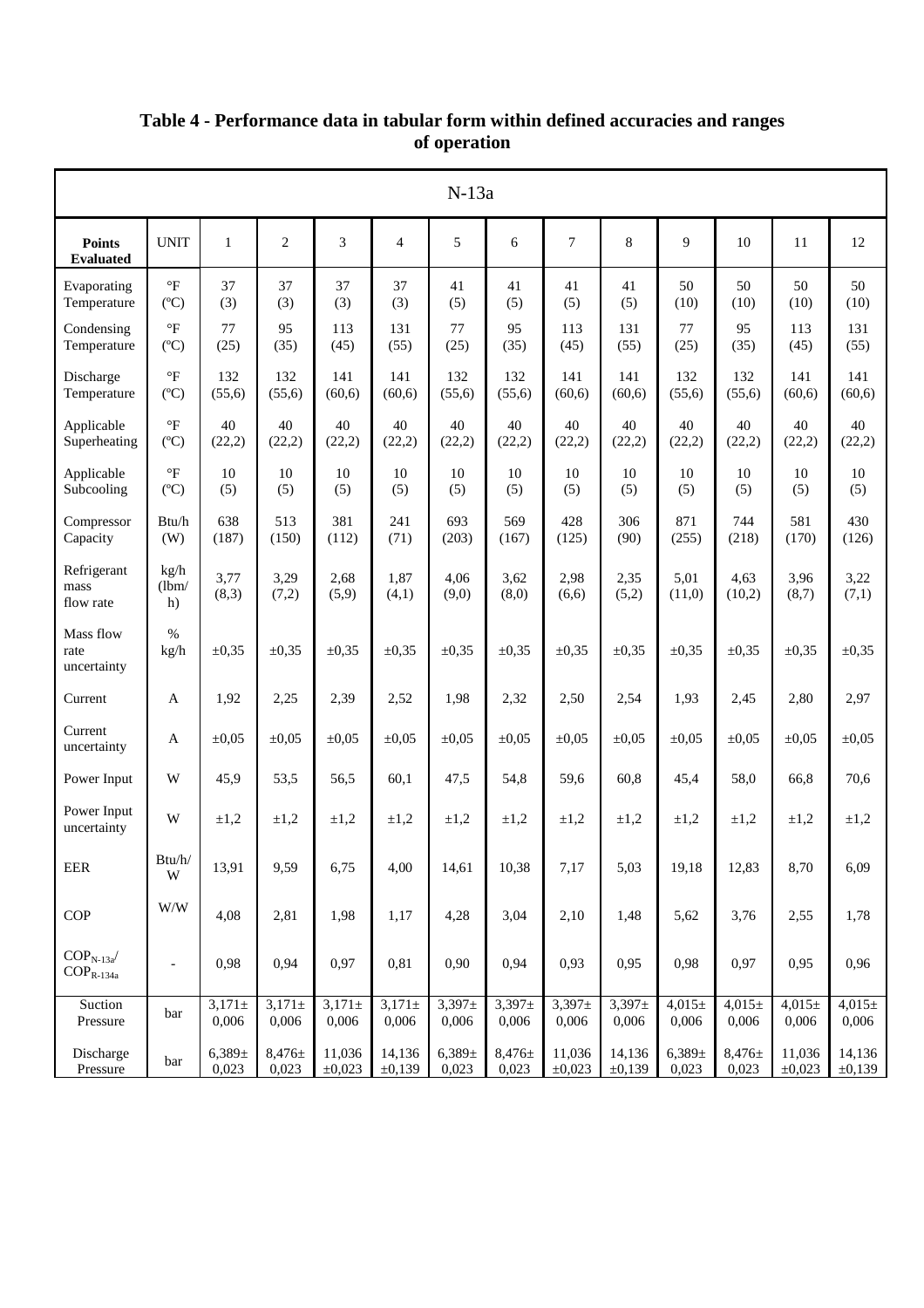| Conditions                 |                           |          |             |            |
|----------------------------|---------------------------|----------|-------------|------------|
| Evaporating<br>Temperature | Condensing<br>Temperature | Capacity | Power Input | <b>COP</b> |
| $\lceil$ <sup>o</sup> C]   | $\rm ^{\circ}C$ ]         |          |             |            |
| 3                          | 25                        | 2,2%     | 4,1%        | $-1,8%$    |
| 3                          | 35                        | $-3,9%$  | 2,5%        | $-6,3%$    |
| 3                          | 45                        | $-1,0%$  | 2,4%        | $-3,3%$    |
| 3                          | 55                        | $-17,6%$ | 1,8%        | $-19,1%$   |
| 5                          | 25                        | $-0,7%$  | 10,0%       | $-9,7%$    |
| 5                          | 35                        | $-5,1%$  | 1,2%        | $-6,2%$    |
| 5                          | 45                        | $-3,4%$  | 3,9%        | $-7,0%$    |
| 5                          | 55                        | $-7,5%$  | $-2,5%$     | $-5,1%$    |
| 10                         | 25                        | $-3,9%$  | $-2,1%$     | $-1,8%$    |
| 10                         | 35                        | $-3,1%$  | $-0,2%$     | $-2,9%$    |
| 10                         | 45                        | $-5,3%$  | $-0,5%$     | $-4,9%$    |
| 10                         | 55                        | $-3,7%$  | 0,8%        | $-4.5%$    |

**Table 5 - Percentage gain of N-13a over R-134a.** 

# Appendix B

# Performance Maps

- − Performance map for R-134a
	- o Polynomial equation

|  | <b>Table 6 - Polynomial coefficients</b> |  |
|--|------------------------------------------|--|
|--|------------------------------------------|--|

|                |            | $R-134a$    |            |                       |
|----------------|------------|-------------|------------|-----------------------|
| Coefficients   | Capacity   | Power Input | <b>COP</b> | <b>Mass Flow Rate</b> |
| $A_0$          | 2584,43    | 604,14      | $-1,14$    | 58,01                 |
| A <sub>1</sub> | $-1603,56$ | $-391,55$   | 6,15       | $-36,68$              |
| A <sub>2</sub> | 305,87     | 73,30       | $-1,02$    | 6,98                  |
| $A_3$          | $-16,99$   | $-4,06$     | 0,06       | $-0,39$               |
| $A_4$          | 12,90      | 3,82        | $-0,23$    | 0,29                  |
| A <sub>5</sub> | $-0,42$    | $-0,09$     | 0,00       | $-0,01$               |
| $A_6$          | 0,00       | 0,00        | 0,00       | 0,00                  |
| $A_7$          | 0,05       | 0,22        | $-0,02$    | 0,00                  |
| $A_8$          | 0,00       | 0,00        | 0,00       | 0,00                  |
| A <sub>9</sub> | 0.00       | 0.00        | 0.00       | 0.00                  |

$$
X = A_0 + (A_1 \times S) + (A_2 \times S^2) + (A_3 \times S^3) + (A_4 \times D) + (A_5 \times D^2) + (A_6 \times D^3) + (A_7 \times S \times D) + (A_8 \times S \times D^2) + (A_9 \times D \times S^2)
$$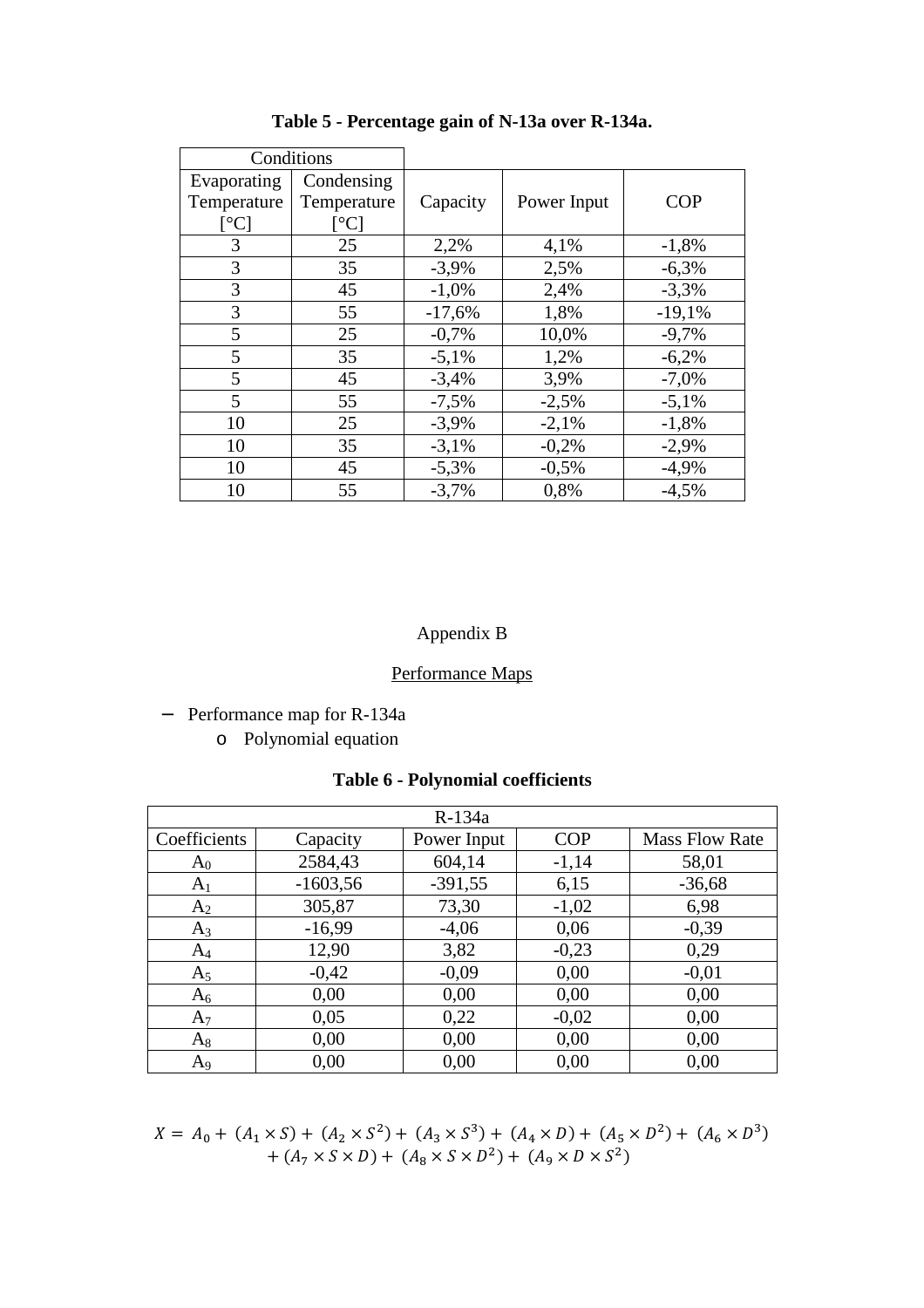where:

- A: Equation coefficient, represents compressor performance
- S: Suction dew point temperature,  $[°C]$
- D: Discharge dew point temperature, [°C]

X can represent any of the following variables:

- Capacity, [W]
- Power Input, [W]
- $\bullet$  COP, [W/W]
- Mass flow rate, [kg/h]



**Figure 8 – Cooling capacity for R-134a** 

o Graphics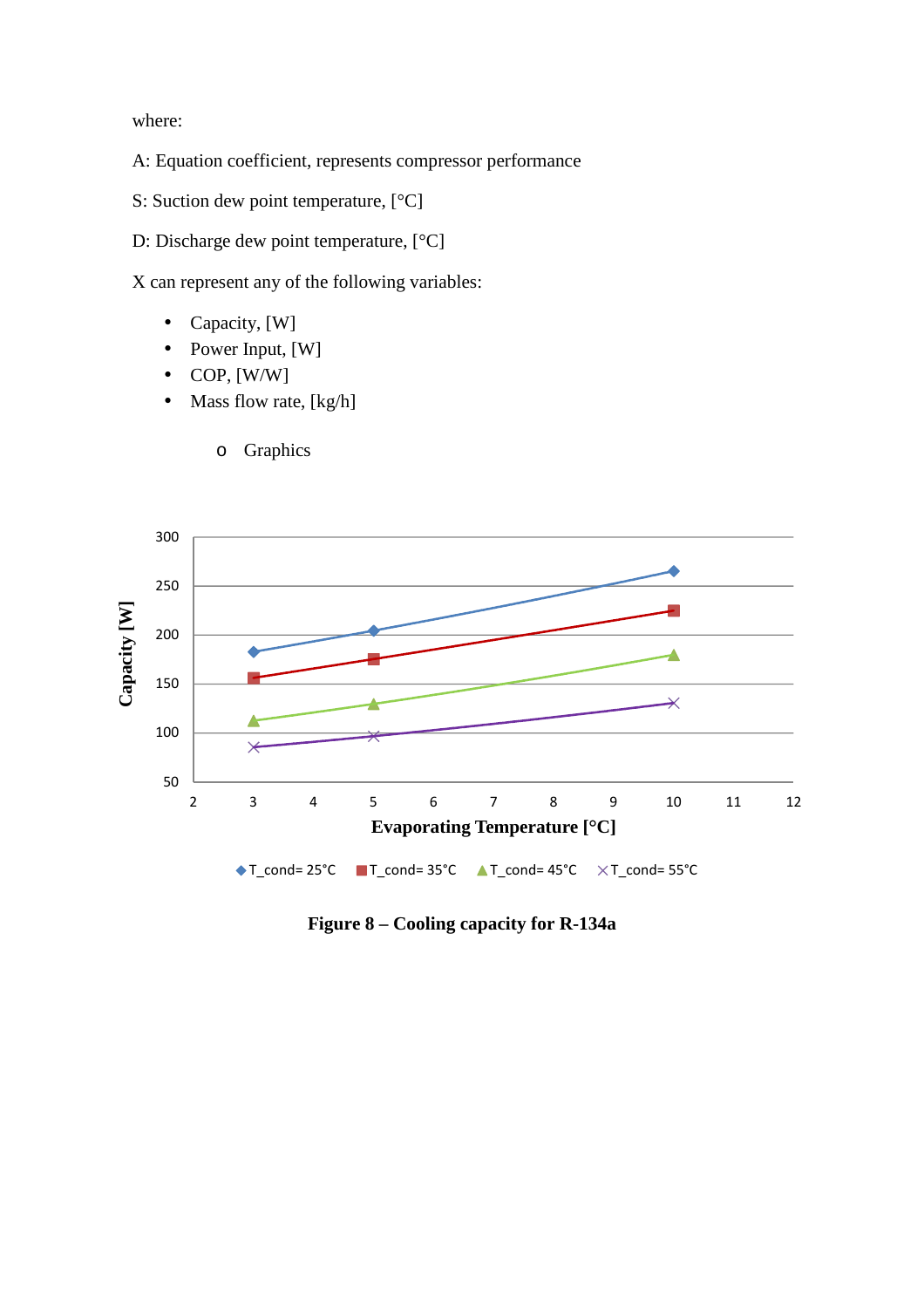

**Figure 9 - Power Input for R-134a** 



**Figure 10 - COP for R-134a**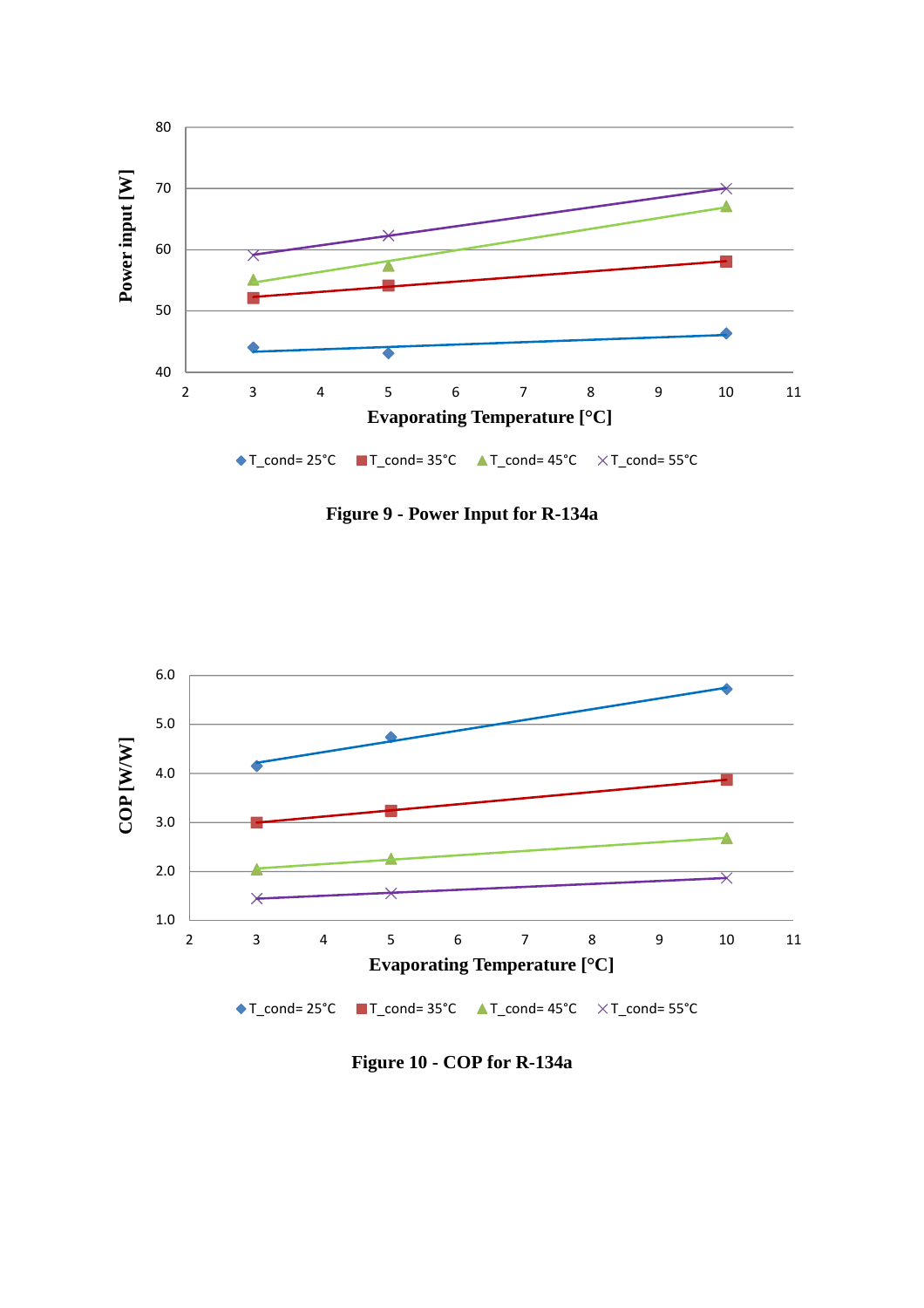

**Figure 11 - Mass flow rate for R-134a** 

- − Performance map for N-13a
	- o Polynomial equation

|  |  | <b>Table 7 - Polynomial coefficients</b> |
|--|--|------------------------------------------|
|  |  |                                          |

|                |           | $N-13a$     |            |                       |
|----------------|-----------|-------------|------------|-----------------------|
| Coefficients   | Capacity  | Power Input | <b>COP</b> | <b>Mass Flow Rate</b> |
| $A_0$          | 832,16    | 419,57      | $-2,96$    | 26,53                 |
| $A_1$          | $-398,79$ | $-258,14$   | 7,86       | $-14,67$              |
| A <sub>2</sub> | 75,98     | 48,90       | $-1,44$    | 2,78                  |
| $A_3$          | $-4,17$   | $-2,74$     | 0,08       | $-0,15$               |
| $A_4$          | 1,61      | 1,83        | $-0,31$    | 0,06                  |
| A <sub>5</sub> | $-0,15$   | $-0,02$     | 0,00       | 0,00                  |
| $A_6$          | 0,00      | 0,00        | 0,00       | 0,00                  |
| $A_7$          | 0,31      | 0,03        | $-0.01$    | 0,01                  |
| $A_8$          | 0,00      | 0,00        | 0,00       | 0,00                  |
| $A_9$          | $-0,02$   | 0,01        | 0,00       | 0,00                  |

$$
X = A_0 + (A_1 \times S) + (A_2 \times S^2) + (A_3 \times S^3) + (A_4 \times D) + (A_5 \times D^2) + (A_6 \times D^3) + (A_7 \times S \times D) + (A_8 \times S \times D^2) + (A_9 \times D \times S^2)
$$

where:

A: Equation coefficient, represents compressor performance

- S: Suction dew point temperature, [°C]
- D: Discharge dew point temperature,  $[°C]$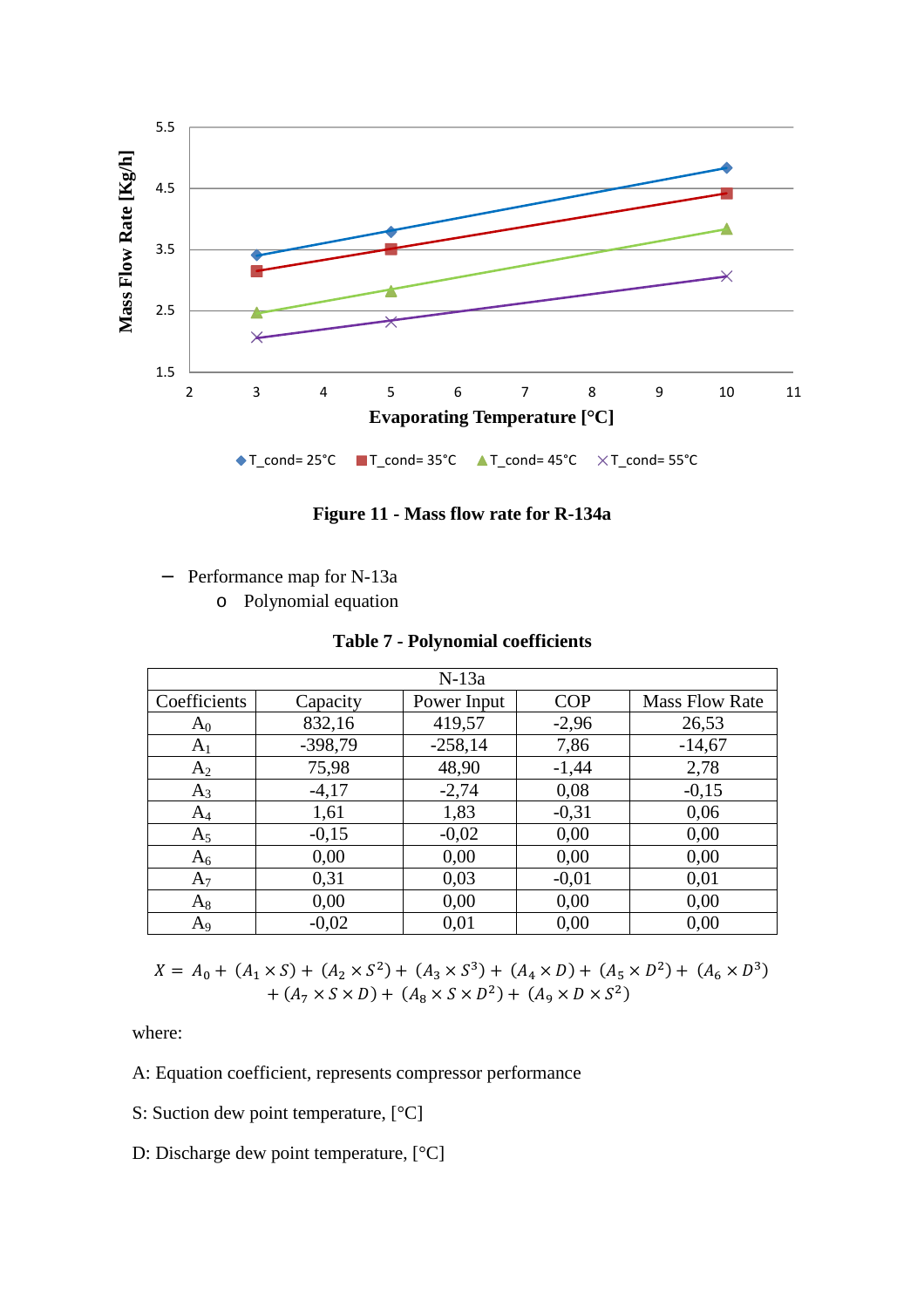X can represent any of the following variables:

- Capacity, [W]
- Power Input, [W]
- $\bullet$  COP, [W/W]
- Mass flow rate, [kg/h]



**Figure 12 - Cooling capacity for N-13a**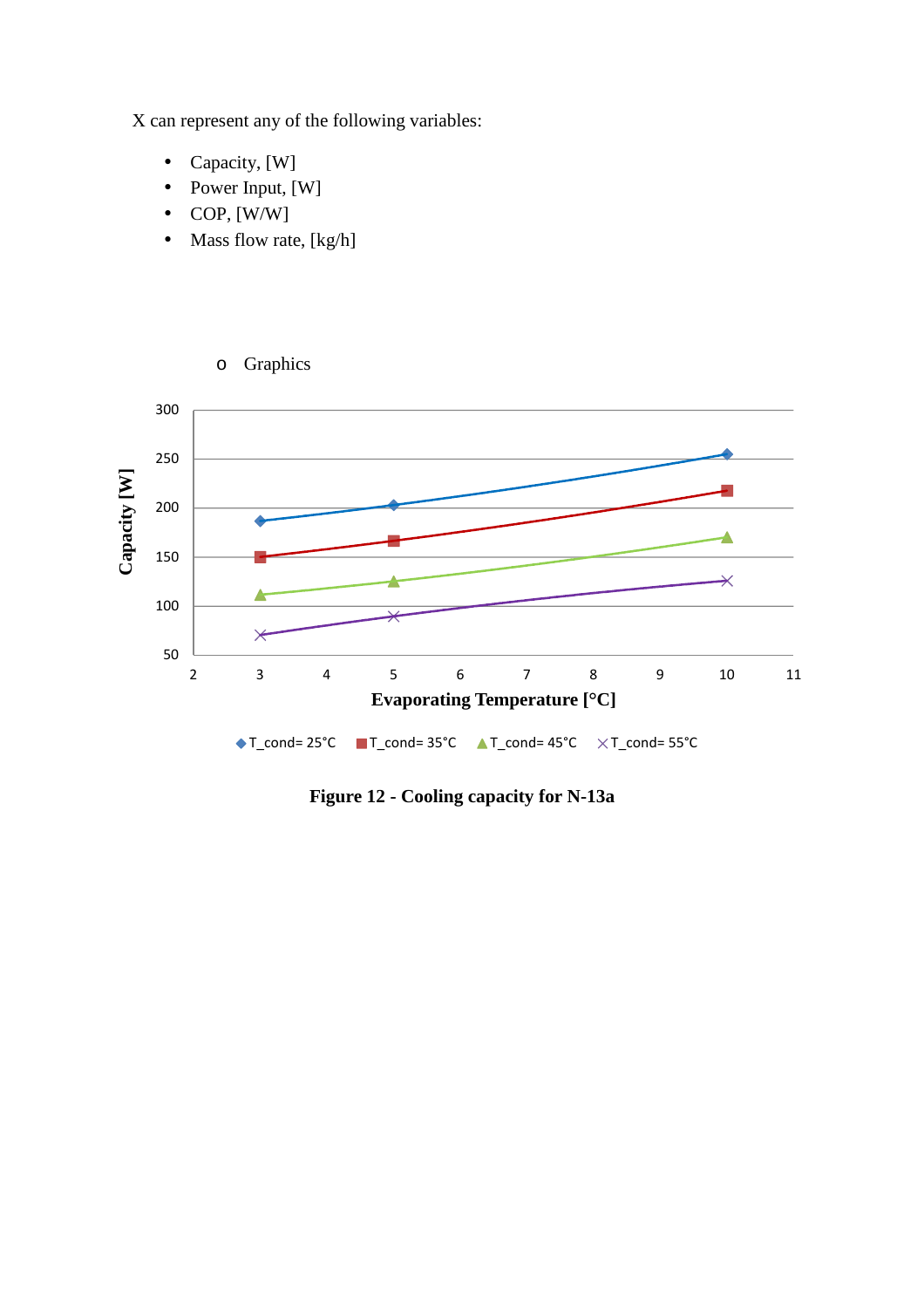

**Figure 13 - Power Input for N-13a** 



**Figure 14 - COP for N-13a**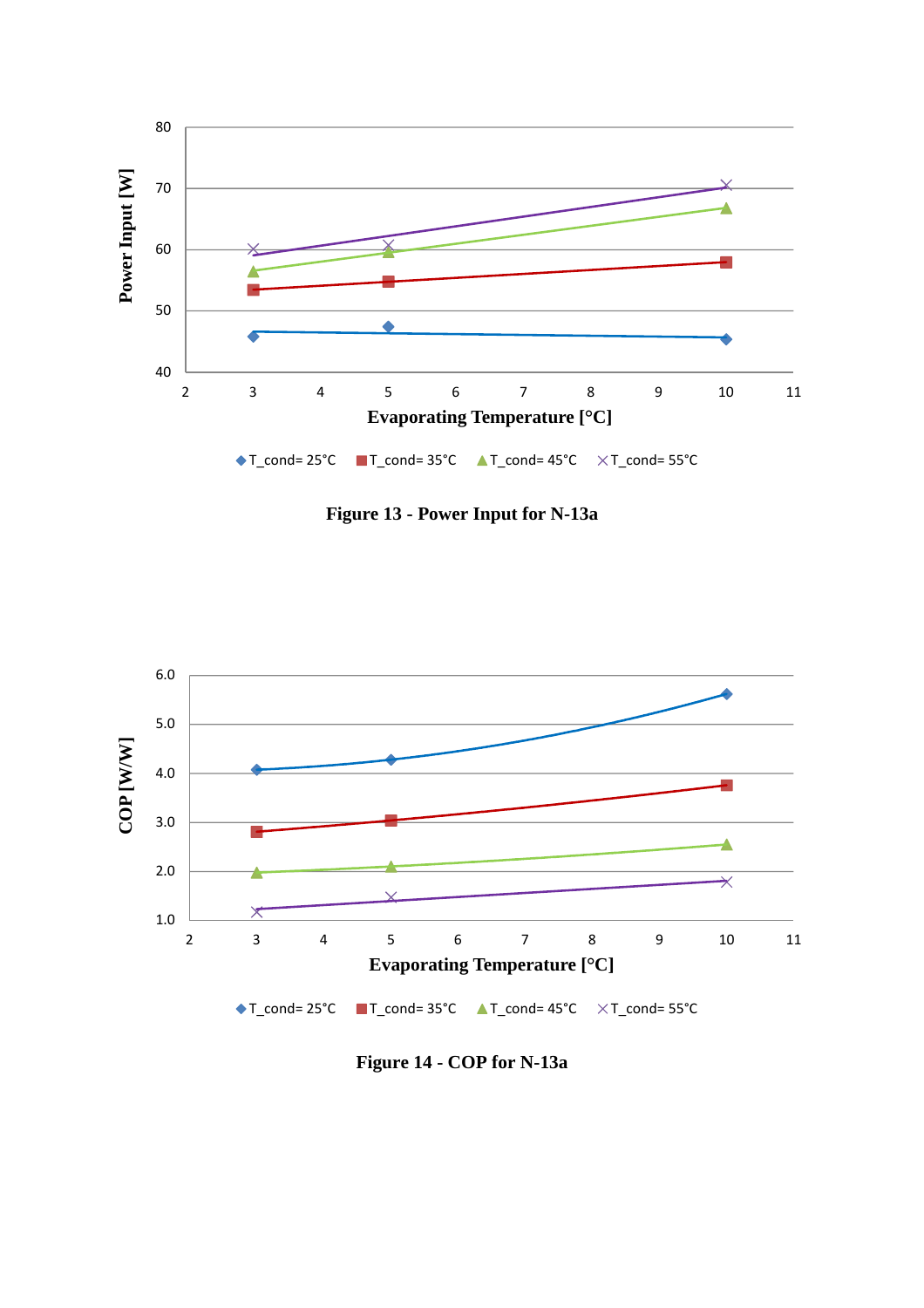

**Figure 15 - Mass flow rate for N-13a** 

- − Comparative performance map for R-134a and N-13a
	- o Polynomial equation

| N-13a / R-134a |                            |  |  |  |  |  |
|----------------|----------------------------|--|--|--|--|--|
| Coefficients   | $COP_{N-13a}/COP_{R-134a}$ |  |  |  |  |  |
| $A_0$          | 0,47                       |  |  |  |  |  |
| A <sub>1</sub> | 0,55                       |  |  |  |  |  |
| A <sub>2</sub> | $-0,13$                    |  |  |  |  |  |
| $A_3$          | 0,01                       |  |  |  |  |  |
| $A_4$          | $-0,03$                    |  |  |  |  |  |
| A <sub>5</sub> | 0,00                       |  |  |  |  |  |
| $A_6$          | 0,00                       |  |  |  |  |  |
| $A_7$          | 0,00                       |  |  |  |  |  |
| $A_8$          | 0,00                       |  |  |  |  |  |
| A9             | 0,00                       |  |  |  |  |  |

**Table 8 - Polynomial coefficients** 

 $X = A_0 + (A_1 \times S) + (A_2 \times S^2) + (A_3 \times S^3) + (A_4 \times D) + (A_5 \times D^2) + (A_6 \times D^3)$  $+ (A_7 \times S \times D) + (A_8 \times S \times D^2) + (A_9 \times D \times S^2)$ 

where:

- A: Equation coefficient represents compressor performance
- S: Suction dew point temperature, [°C]
- D: Discharge dew point temperature, [°C]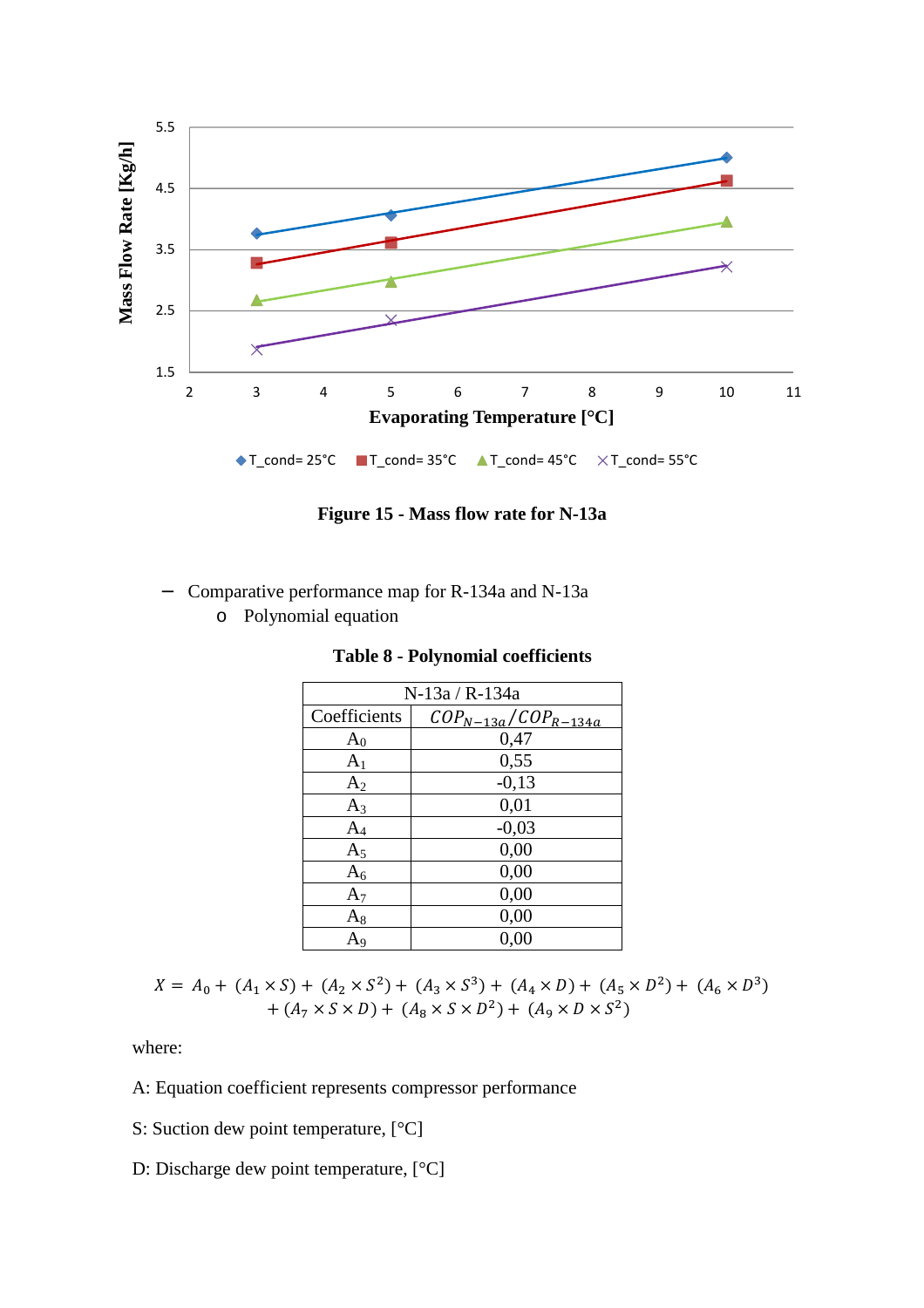

# o Graphic





**Figure 17 - Comparative COP**